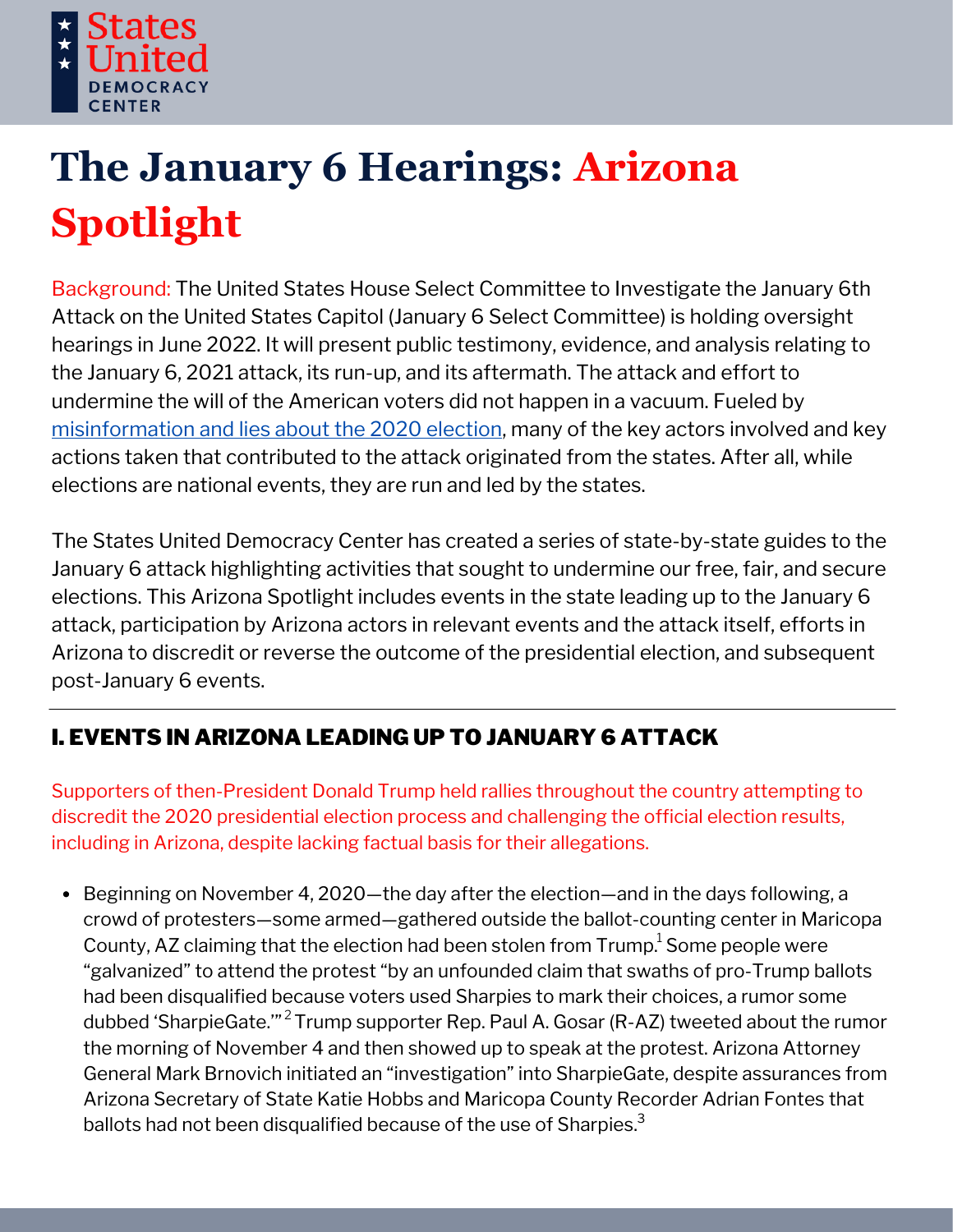- On November 24, 2020, Kelli Ward, a former Arizona senator and the chair of the Arizona Republican Party, filed a since-dismissed lawsuit that sought to overturn President Joe Biden's victory in Arizona by alleging fraud in the 2020 presidential election. $\mathrm{^{4}}$
- In the weeks after the election, Trump tried to speak directly with the chair of the Maricopa County Board of Supervisors, and his allies contacted county supervisors seeking to place pressure to halt their vote counting procedures. 5
- On November 30, 2020, as state officials met to canvass the election results, Trump lawyers Rudy Giuliani and Jenna Ellis, alongside several Arizona Republican lawmakers (Mark Finchem (R-Oro Valley), Bret Roberts (R-Maricopa), Nancy Barto (R-Phoenix), Leo Biasiucci (R-Lake Havasu City), David Cook (R-Globe), Kelly Townsend (R-Apache Junction), David Gowan (R-Sierra Vista), Sonny Borrelli (R-Lake Havasu City), and Sylvia Allen (R-Snowflake)) held a meeting in Phoenix regarding alleged irregularities in the election. $^6\,$
- On December 2, 2020, Trump ally Sidney Powell filed a since-dismissed lawsuit in federal court in Arizona alleging that manipulated voting machines destroyed ballots and switched votes. $\bar{?}$
- On December 14, 2020, as detailed further in Section III, 11 Republicans convened to "cast votes" claiming to be an alternate slate of electors for Trump in Arizona, which did not reflect the decision of the state's voters. $8$
- On December 19, 2020, U.S. Rep. Paul Gosar (R-AZ), U.S. Rep. Andy Biggs (R-AZ), then-Arizona Rep. Anthony Kern (R-Glendale), and Arizona Rep. Mark Finchem (R-Oro Valley) spoke at a "Stop the Steal" rally at the Arizona capitol, asserting falsely that Trump had won the 2020 election.<sup>9</sup> Gosar, for example, falsely claimed he had Central Intelligence Agency (CIA) sources to confirm that ballots were contaminated. $^{\rm 10}$
- Sixteen Republican state legislators from Arizona (along with Republican state legislators from Georgia, Michigan, Wisconsin, and Pennsylvania) signed a letter to Vice President Mike Pence, dated January 5, 2021. $^{\rm 11}$  The letter urged Pence to delay the counting of electoral votes for at least 10 days to allow the state legislatures time to certify or decertify the election. $^{\rm 12}$
- The same lies and conspiracy theories that fueled the January 6 attack contributed to threatening and violent messages aimed at election officials, including in Arizona. These threats were launched over email, voicemails, texts, letters, social media, and in-person events, including gathering outside election officials' homes. They often expressed false claims that the election was stolen. $^{\rm 13}$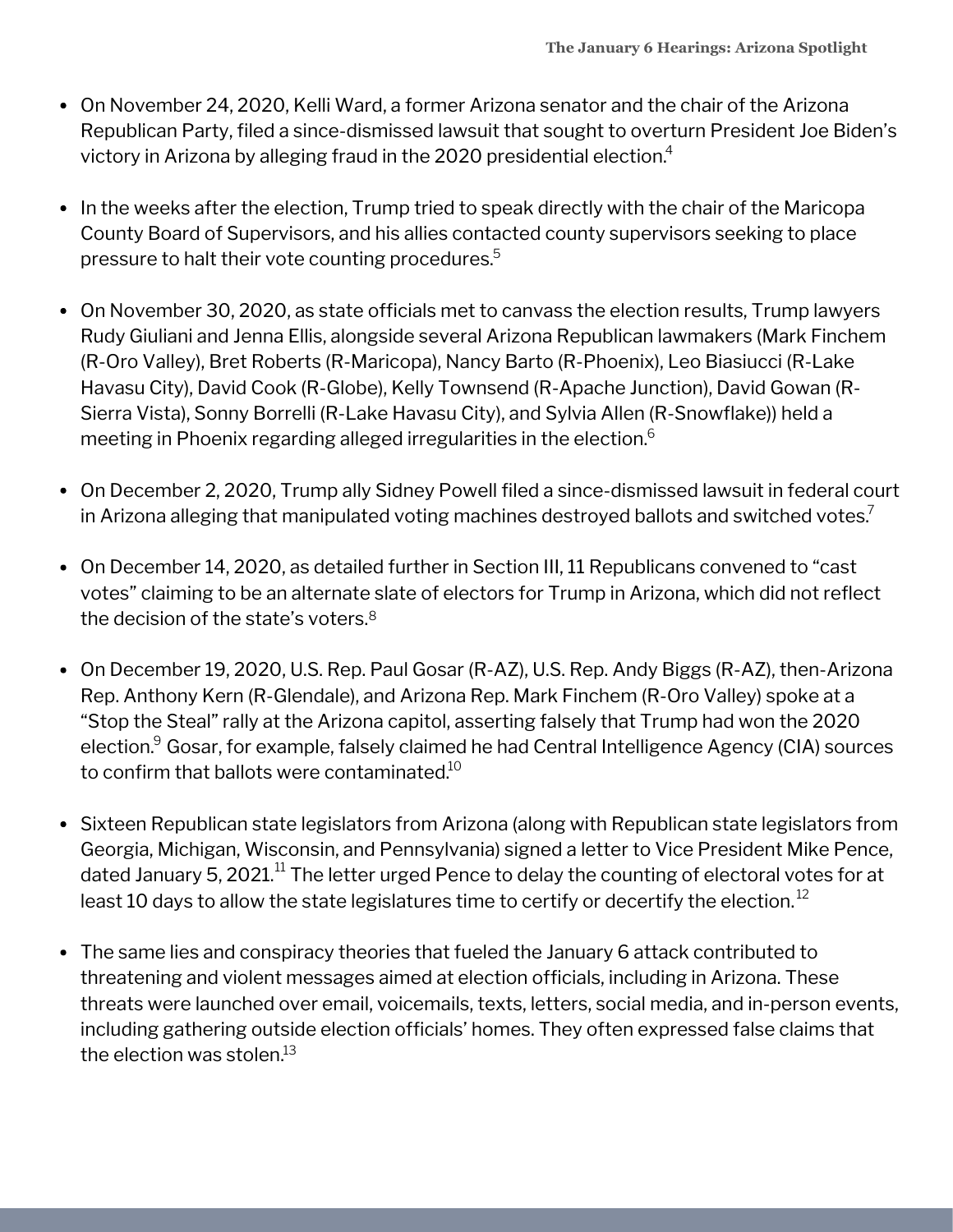## II. ARIZONA ACTORS INVOLVED IN JANUARY 6 ACTIVITIES

*The Washington Post* compiled a [timeline](https://www.washingtonpost.com/nation/interactive/2021/capitol-insurrection-visual-timeline/) documenting how January 6, 2021 progressed from Trump's "Save America" rally on the White House Ellipse to the breach and attack on the U.S. Capitol. Just Security and Protect Democracy compiled a [primer](https://www.justsecurity.org/wp-content/uploads/2022/06/primer-on-january-6th-select-committee-hearings.pdf) that organizes and distills the multiprong campaign to overturn the 2020 election results.

- Congressmember Andy Biggs (R-AZ): Stop the Steal organizer Ali Alexander claimed in a video in January 2021 that Biggs and Paul Gosar "schemed up" the Capitol rally. $^{14}$
- Mark Finchem (R-Oro Valley) (Arizona state representative and candidate for secretary of state): He attended the January 6 "Stop the Steal" event that preceded the attack on the Capitol. He tweeted a photograph of the scene at the Capitol, describing it as "[w]what happens when the People feel they have been ignored, and Congress refuses to acknowledge rampant fraud" (the post was later removed from Twitter).<sup>15</sup> He is now running for Arizona secretary of state.
- Congressmember Paul Gosar (R-AZ): Stop the Steal organizer Ali Alexander claimed in a video in January 2021 that Gosar and Andy Biggs "schemed up" the Capitol rally. $^{16}$
- Anthony Kern (R-Glendale) (then-Arizona state representative and current candidate for state Senate): He is identifiable in photographs of the crowd outside the Capitol $^{17}$ and footage has raised questions about his claim that he did not enter the Capitol during the attack. $^{18}$  At the time of the attack, Kern was an Arizona state representative, and he is currently running for Arizona state Senate. He was later seen reviewing Maricopa County 2020 ballots during the Cyber Ninjas review, detailed further below in Section IV(c), while he was also a candidate on that ballot.<sup>19</sup>
- Indictments: At least 11 people with Arizona ties have been charged for their involvement in the January 6 attack and their cases have been progressing through the courts: <sup>20</sup>Jake Angeli, Nathan Wayne Entrekin, Anthime Joseph "Tim" Gionet, Micajah Joel Jackson, Klete Derik Keller, Cory Konold, Felicia Konold, James Burton McGrew, Edward Vallejo, Jacob Zerkle, and Ryan Scott Zink.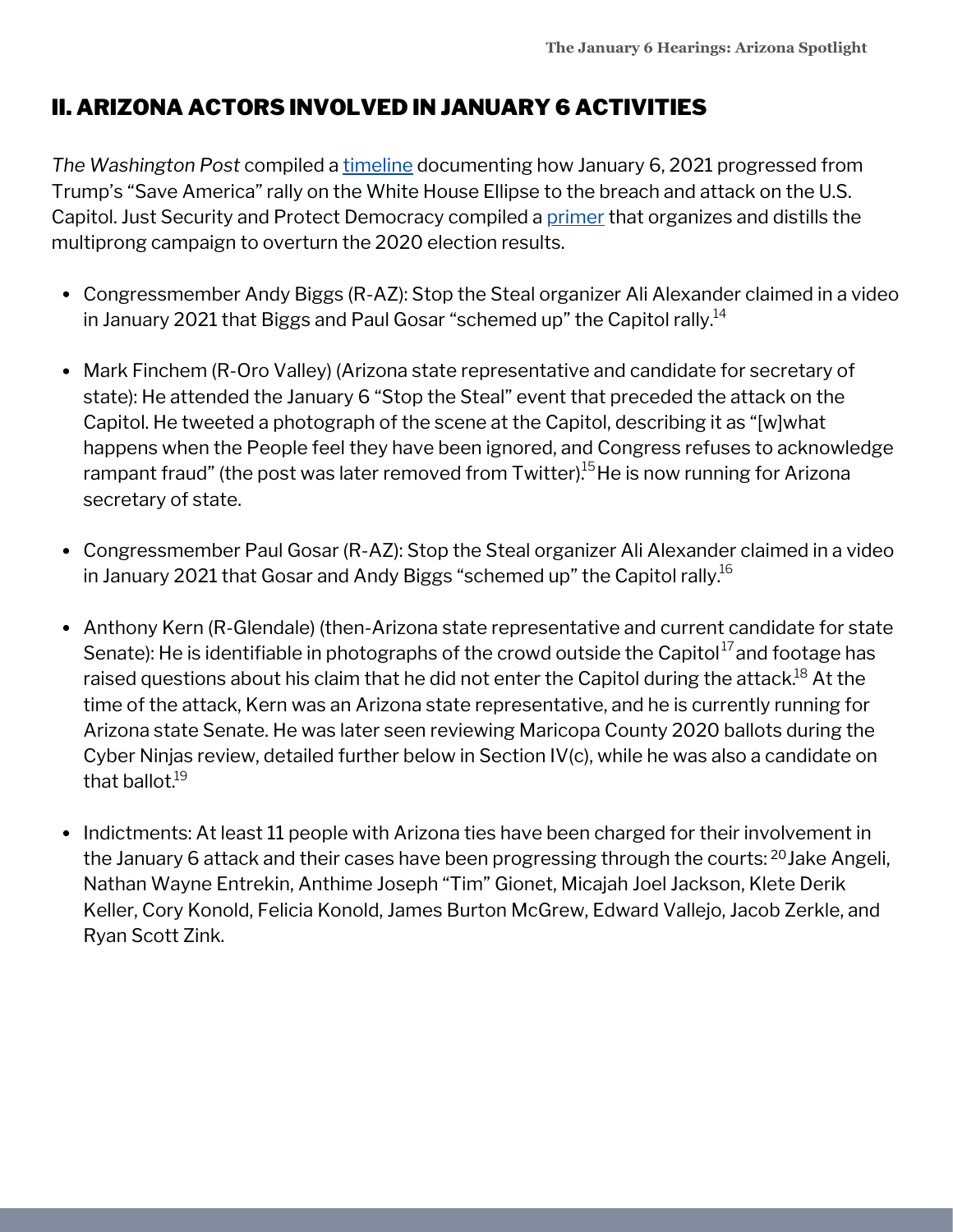## III. ARIZONA'S FRAUDULENT PRESIDENTIAL ELECTORS SLATE

- On December 14, 2020, groups of Republicans in Arizona, Georgia, Nevada, Michigan, New Mexico, Pennsylvania, and Wisconsin signed documents made to look official that represented the signatories as the duly authorized or potential alternate presidential electors for Trump, rejecting the will of the voters in their states. $^{21}$  The actions of these fake electors are the possible subject of state and federal criminal probes. 22
- 11 Republicans met at the Arizona Republican Party headquarters on December 14, 2020 and signed a document that said they were "duly elected and qualified" electors for Arizona. 23
- Another group, identifying themselves as The Sovereign Citizens of the Great State of Arizona, sent signed, notarized certificates to the National Archives and the secretary of state's office purporting to be electoral votes for Trump. The state seal appeared on the cover sheet and subsequent pages of their submission. 24
- The following individuals served as fake electors in Arizona:<sup>25</sup> Tyler Bowyer (Chief operating officer for Turning Point USA); Nancy Cottle (chairperson of the fake electors slate); Jake Hoffman (R-Queen Creek) (Arizona state representative); Anthony Kern (R-Glendale) (then-Arizona state representative); James "Jim" Lamon (candidate for U.S. Senate); Robert Montgomery (chairman of the Cochise County Republican Committee); Samuel I. Moorhead (second vice chair of the Gila County Arizona Republican Party); Loraine B. Pellegrino (secretary of the fake electors slate); Greg Safsten (executive director of the Arizona Republican Party); Kelli Ward (chair of the Arizona Republican Party); Michael Ward (spouse of Kelli Ward—former Arizona senator and the chair of the Arizona Republican Party).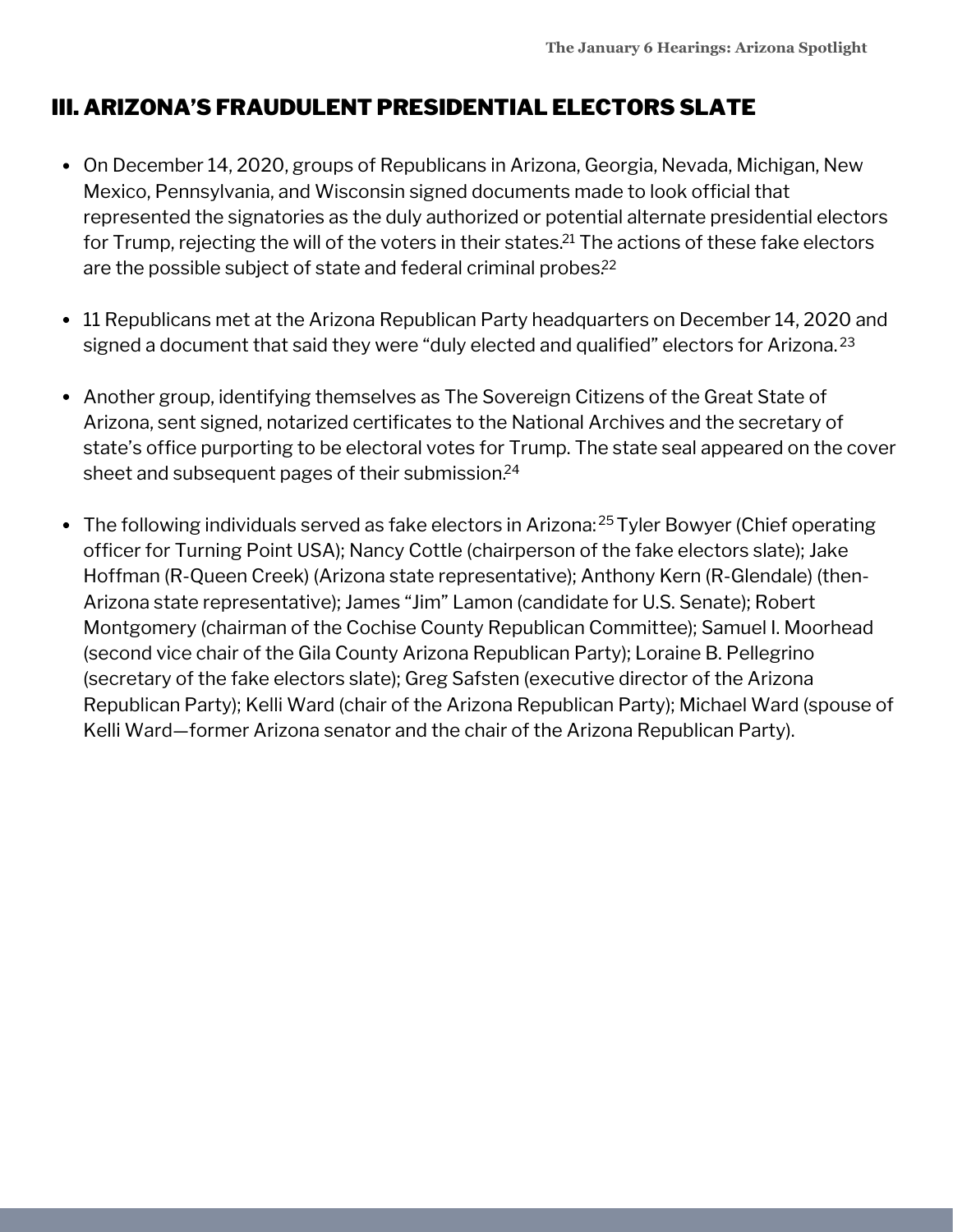### IV. POST-JANUARY 6 DEVELOPMENTS IN ARIZONA

Arizona continues to be a hotbed of efforts to undermine nonpartisan election administration and spread disinformation about the 2020 presidential election results.

#### a. Prominent Anti-Democracy Visitors' Activities in the State

- Mike Lindell: The MyPillow CEO spoke at a January 15, 2022 Trump rally in Florence, Arizona.
- Donald Trump: He spoke at a Turning Point Action Phoenix rally<sup>26</sup> in July 2021 and another rally in Florence, Arizona on January 15, 2022. 27

#### b. Known January 6 Select Committee Subpoenas to Arizona Actors

The January 6 Select Committee has "issued more than 100 subpoenas to lawmakers, internet and communications companies, Trump White House officials and others" including rally and event organizers.<sup>28</sup> Here are some examples of the Arizona actors that have received subpoenas from the committee.

- Representative Andy Biggs (R-AZ):<sup>29</sup> He has objected that the January 6 Select Committee's subpoena directed to him exceeds the Committee's authority.<sup>30</sup>
- Nancy Cottle (chair of Arizona fake electors): She served as a fake elector and has been subpoenaed by the January 6 Select Committee. 31
- Mark Finchem (R-Oro Valley) (Arizona state representative and candidate for Arizona secretary of state): <sup>32</sup> After being subpoenaed by the January 6 Select Committee, Finchem tweeted a request for donations to help him "hire a lawyer to protect me from Liz Cheney and Pelosi" and "the Kangaroo Court in DC."<sup>33</sup>
- Loraine B. Pellegrino (secretary of Arizona fake electors): She served as a fake elector and has been subpoenaed by the January 6 Select Committee. 34
- Kelli Ward (chair of Arizona Republican Party):<sup>35</sup>She filed a lawsuit challenging her subpoena from the January 6 Select Committee. 36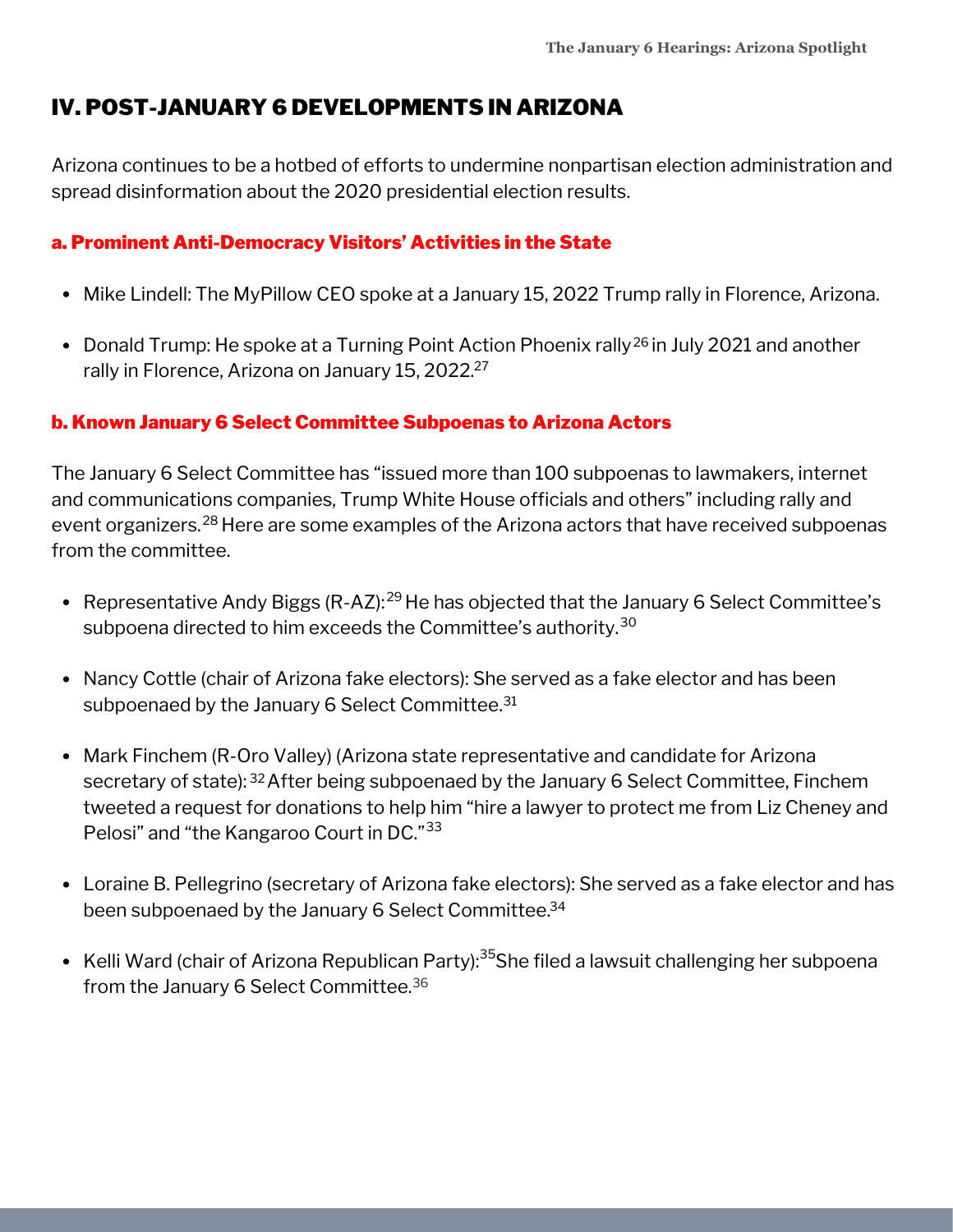#### c. Partisan Election Reviews

In 2021, the Arizona State Senate hired the Cyber Ninjas company to review ballots and election equipment from the November 2020 general election in Maricopa County. States United's analysis of this review found that it did not meet the standards of a proper election recount or audit. 37

#### d. Legislation to Change Arizona's Election Laws

- In 2021 and 2022, the Arizona legislature passed several changes to Arizona voting laws that the governor signed into law. One of the more notable changes in law is requiring documentary proof of citizenship to vote by mail or in presidential elections.<sup>38</sup> Other reforms include imposing additional barriers to voter registration; requiring voters who forgot to sign their mail ballot affidavit envelopes to do so by the evening of election day to have their votes counted; removing voters who do not vote by early ballot for two consecutive election cycles from ballot-by-mail lists; prohibiting private grant funding for election administration; and making it a felony for officials to alter any election-related deadline unless prescribed by court order. 39
- Since the 2020 presidential election and the January 6 attack, state legislatures across the country have considered a wide range of bills that would increase the risk of election subversion—that the purported outcome of the election does not reflect the choice of the voters. State by state, legislatures have moved to seize power from professional, non-partisan election administrators and to subject the running of elections to partisan influence and disruption. For example, Arizona state representative Shawnna Bolick (R-Phoenix), sponsored legislation to allow the legislature to reject voters' selection in presidential races. $^{40}\rm{For}$  more information about Arizona's election subversion legislation, please see States United's [2021](https://statesuniteddemocracy.org/wp-content/uploads/2021/04/FINAL-Democracy-Crisis-Report-April-21.pdf) and [2022](https://statesuniteddemocracy.org/wp-content/uploads/2022/05/DCITM_2022.pdf) report, written and published in collaboration with Protect Democracy and Law Forward.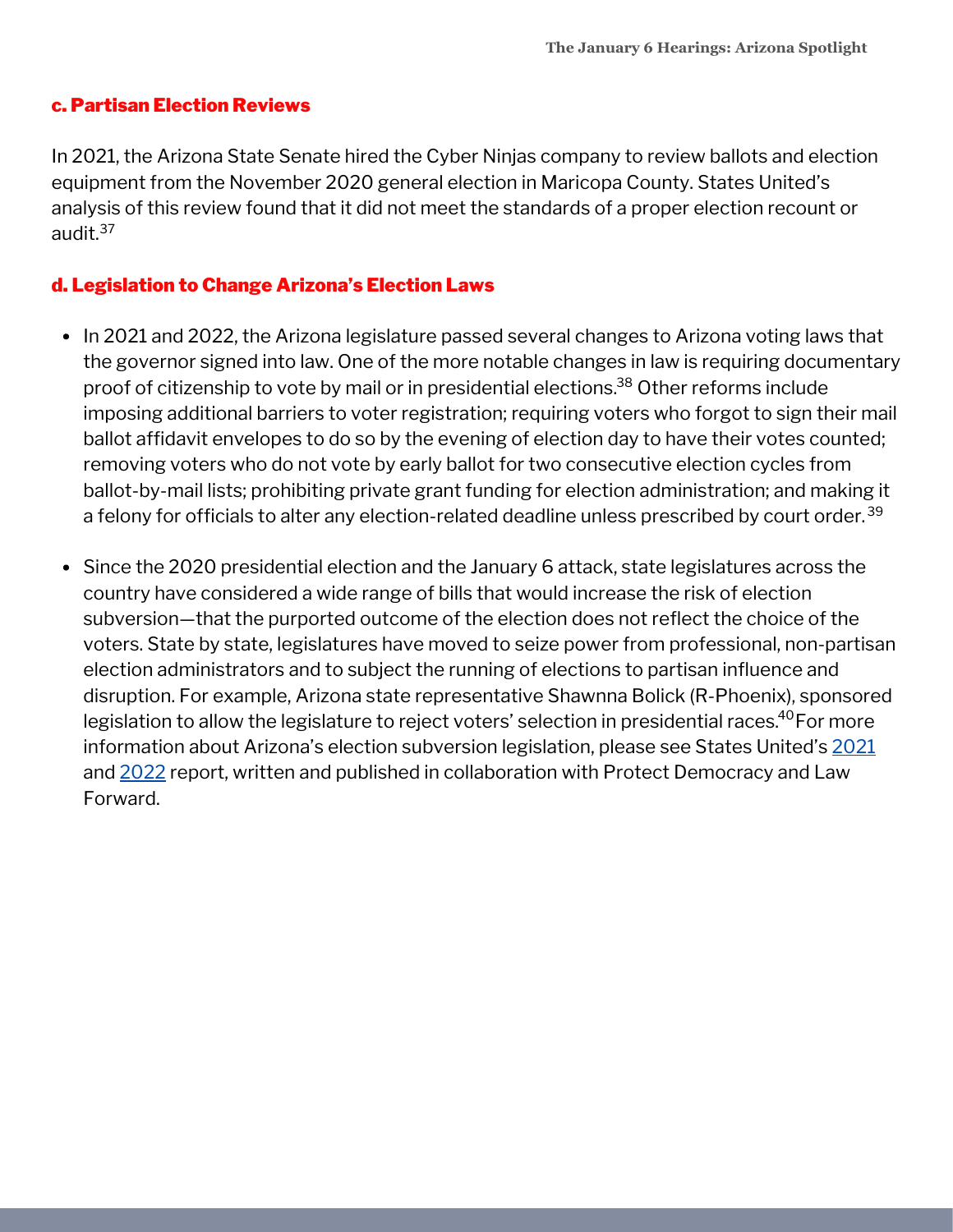#### e. Election Deniers Running for Arizona Statewide Office

Election Deniers are running for key constitutional offices in Arizona that have a role in election administration and enforcement.<sup>41</sup> The state's primary will be held on August 2, 2022.

Election Denier Gubernatorial Candidates:

- Kari Lake (R): [Election](https://statesuniteddemocracy.org/wp-content/uploads/2022/06/gov_deniers.html#45_Arizona_-_Kari_Lake) Denier
- Matt Salmon (R): [Election](https://statesuniteddemocracy.org/wp-content/uploads/2022/06/gov_deniers.html#46_Arizona_-_Matt_Salmon) Denier

Election Denier Attorney General Candidates:

- Abraham Hamadeh (R): [Election](https://statesuniteddemocracy.org/wp-content/uploads/2022/06/ag_deniers.html#42_Arizona_-_Abraham_Hamadeh) Denier
- Rodney Glassman (R): [Election](https://statesuniteddemocracy.org/wp-content/uploads/2022/06/ag_deniers.html#43_Arizona_-_Rodney_Glassman) Denier

Election Denier Secretary of State Candidates:

- Shawnna Bolick (R): [Election](https://statesuniteddemocracy.org/wp-content/uploads/2022/06/sos_deniers.html#42_Arizona_-_Shawnna_Bolick) Denier
- Mark Finchem (R): [Election](https://statesuniteddemocracy.org/wp-content/uploads/2022/06/sos_deniers.html#43_Arizona_-_Mark_Finchem) Denier

## ADDITIONAL RESOURCES FROM THE STATES UNITED DEMOCRACY **CENTER**

Countering Lies about the 2020 [Presidential](https://statesuniteddemocracy.org/wp-content/uploads/2021/01/000A-Myths-and-Facts-of-the-2020-Presidential-Election-20210113-FINAL.pdf) Election A [Democracy](https://statesuniteddemocracy.org/resources/democracy-crisis-in-the-making-how-state-legislatures-are-politicizing-criminalizing-and-interfering-with-elections/) Crisis in the Making [2021](https://statesuniteddemocracy.org/wp-content/uploads/2021/04/FINAL-Democracy-Crisis-Report-April-21.pdf) and [2022](https://statesuniteddemocracy.org/wp-content/uploads/2022/05/DCITM_2022.pdf) reports Guide to Counting Electoral College Votes and The January 6, 2021 Meeting of [Congress](https://statesuniteddemocracy.org/wp-content/uploads/2021/01/VPP-Guide-to-Counting-Electoral-Votes.pdf)

*Updated June 13, 2022*

*This document was prepared by the States United Democracy Center.*

*The States United Democracy Center is a nonpartisan organization advancing free, fair, and secure elections. We focus on connecting state officials, law enforcement leaders, and pro-democracy partners across America with the tools and expertise they need to safeguard our democracy. For more information, visit [www.statesuniteddemocracy.org.](http://www.statesuniteddemocracy.org/)*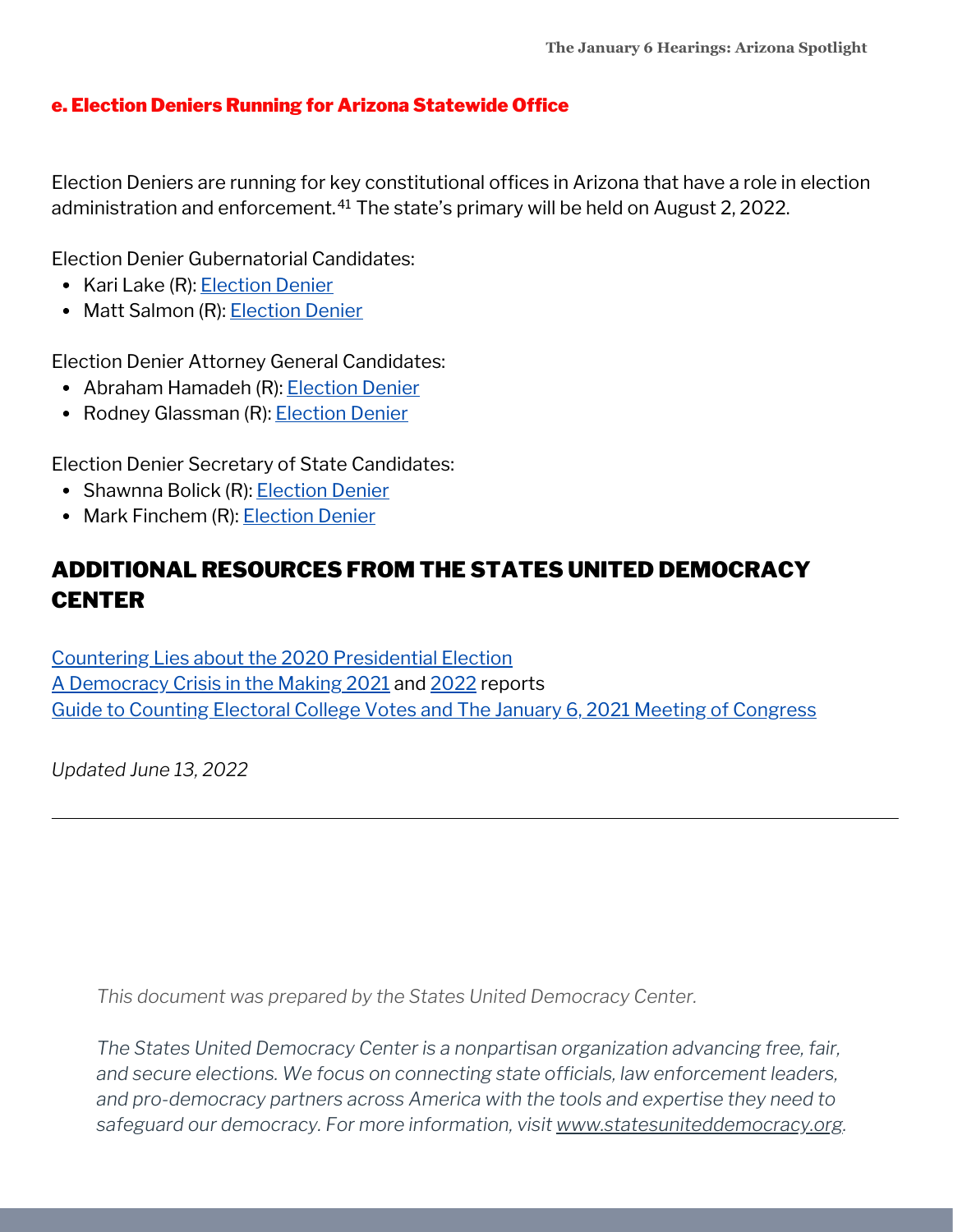$^1~\,$  Austin, H., et al. (2020, November 5). Pro-Trump protesters gather around Maricopa County, Arizona, counting center. *NBC News*. [https://www.nbcnews.com/politics/2020-election/pro-trump-protesters-gather-around](https://www.nbcnews.com/politics/2020-election/pro-trump-protesters-gather-around-maricopaarizona-counting-center-n1246559)maricopaarizona-counting-center-n1246559 *See also* Kessler, G. & Rizzo, S. (2020, November 5). President Trump's false claims of vote fraud: A chronology. *The Washington Post.* <https://www.washingtonpost.com/politics/2020/11/05/president-trumps-false-claims-vote-fraud-chronology/>.

 $^2$  Shepherd, K., & Knowles, H. (2020, November 5). Driven by unfounded 'SharpieGate' rumor, pro-Trump protesters mass outside Arizona vote-counting center. *The New York Times.* <https://www.washingtonpost.com/nation/2020/11/05/arizona-election-protest-votes/>.

Shapiro, D. (2020, November 5). Arizona's election chief rips AG Brnovich for Sharpie probe. *KTAR News*. 3 <https://ktar.com/story/3680502/arizonas-election-chief-rips-ag-brnovich-for-sharpie-probe/>.

 $^4\:$  Polletta, M. (2020, December 4). Judge rejects Arizona Republican Party's attempt to overturn election results; GOP vows appeal. *AZ Central.* [https://www.azcentral.com/story/news/politics/elections/2020/12/04/arizona-judge](https://www.azcentral.com/story/news/politics/elections/2020/12/04/arizona-judge-rejects-republican-effort-overturn-state-election-results/3821578001/)rejects-republican-effort-overturn-state-election-results/3821578001/; "*Ward v. Jackson, et al.,* No. 20-809 (U.S. Feb. 22, 2021) (denying petition for review), https://www.supremecourt.gov/search.aspx? [filename=/docket/docketfiles/html/public/20-809.html;](https://www.supremecourt.gov/search.aspx?filename=/docket/docketfiles/html/public/20-809.html) Polletta, M. (2021, February 22). Election lawsuit from Arizona GOP Chair Kelli Ward denied hearing by U.S. Supreme Court. *AZ Central*. [https://www.azcentral.com/story/news/politics/elections/2021/02/22/us-supreme-court-wont-hear-kelli-wards](https://www.azcentral.com/story/news/politics/elections/2021/02/22/us-supreme-court-wont-hear-kelli-wards-lawsuit-arizona-election/4544983001/)lawsuit-arizona-election/4544983001/.

 $^5\,$  Sanchez, Y. (2021, July 5). 'We need you to stop the counting': Records detail intense efforts by Trump allies to pressure Maricopa County supervisors. *AZ Central.* [https://www.azcentral.com/story/news/politics/elections/2021/07/02/records-show-trump-allies-kelli-ward-rudy](https://www.azcentral.com/story/news/politics/elections/2021/07/02/records-show-trump-allies-kelli-ward-rudy-giuliani-pressured-county-officials-over-election-results/7813304002/)giuliani-pressured-county-officials-over-election-results/7813304002/.

 $^6~$  Randazzo, R., & Polletta, M. (2020, November 30). Arizona GOP lawmakers hold meeting on election outcome with Trump lawyer Rudy Giuliani. *AZ Central.*

[https://www.azcentral.com/story/news/politics/elections/2020/11/30/republican-lawmakers-arizona-hold-meeting](https://www.azcentral.com/story/news/politics/elections/2020/11/30/republican-lawmakers-arizona-hold-meeting-rudy-giuliani/6468171002/)rudy-giuliani/6468171002/.

 $^7$  Vlamis, K. (2020, December 10). Sidney Powell's 'Kraken' lawsuits failed again, as judges in Michigan, Georgia, Arizona, and Wisconsin have now dismissed her cases, *Business Insider*. https://www.businessinsider.com/sidney[powell-lawsuits-dismissed-michigan-georgia-arizona-wisconsin-2020-12;](https://www.businessinsider.com/sidney-powell-lawsuits-dismissed-michigan-georgia-arizona-wisconsin-2020-12) Cheney, K., & Gerstein J. (2020 December 7). Federal judges reject GOP effort to overturn swing state election results, *Politico.* <https://www.politico.com/news/2020/12/07/judge-rejects-overturn-michigan-election-results-443411>.

American Oversight Obtains Seven Phony Certificates of Pro-Trump Electors. (2021, March 2). *America Oversight.* 8 <https://www.americanoversight.org/american-oversight-obtains-seven-phony-certificates-of-pro-trump-electors;> Sherman, A. (2022, January 28). What you need to know about the fake Trump electors. *PolitiFact.* [https://www.politifact.com/article/2022/jan/28/what-you-need-know-about-fake-trump-electors/.](https://www.politifact.com/article/2022/jan/28/what-you-need-know-about-fake-trump-electors/)

 $^{\rm 9}~$  Anglen, R., & Oxford, A. (2021, January 14). Arizona lawmakers who pushed 'Stop the Steal' face scrutiny for presence at U.S. Capitol riot. *AZ Central.* https://www.azcentral.com/story/news/local/arizona[investigations/2021/01/14/arizona-lawmakers-pushed-stop-steal-rally-appeared-u-s-capitol-mark-finchem-anthony](https://www.azcentral.com/story/news/local/arizona-investigations/2021/01/14/arizona-lawmakers-pushed-stop-steal-rally-appeared-u-s-capitol-mark-finchem-anthony-kern/4147370001/)kern/4147370001/.

10 Paul Gosar. (2022, May 26). *Insurrection Index*. <u><https://insurrectionindex.org/records/person/paul-gosar/>.</u>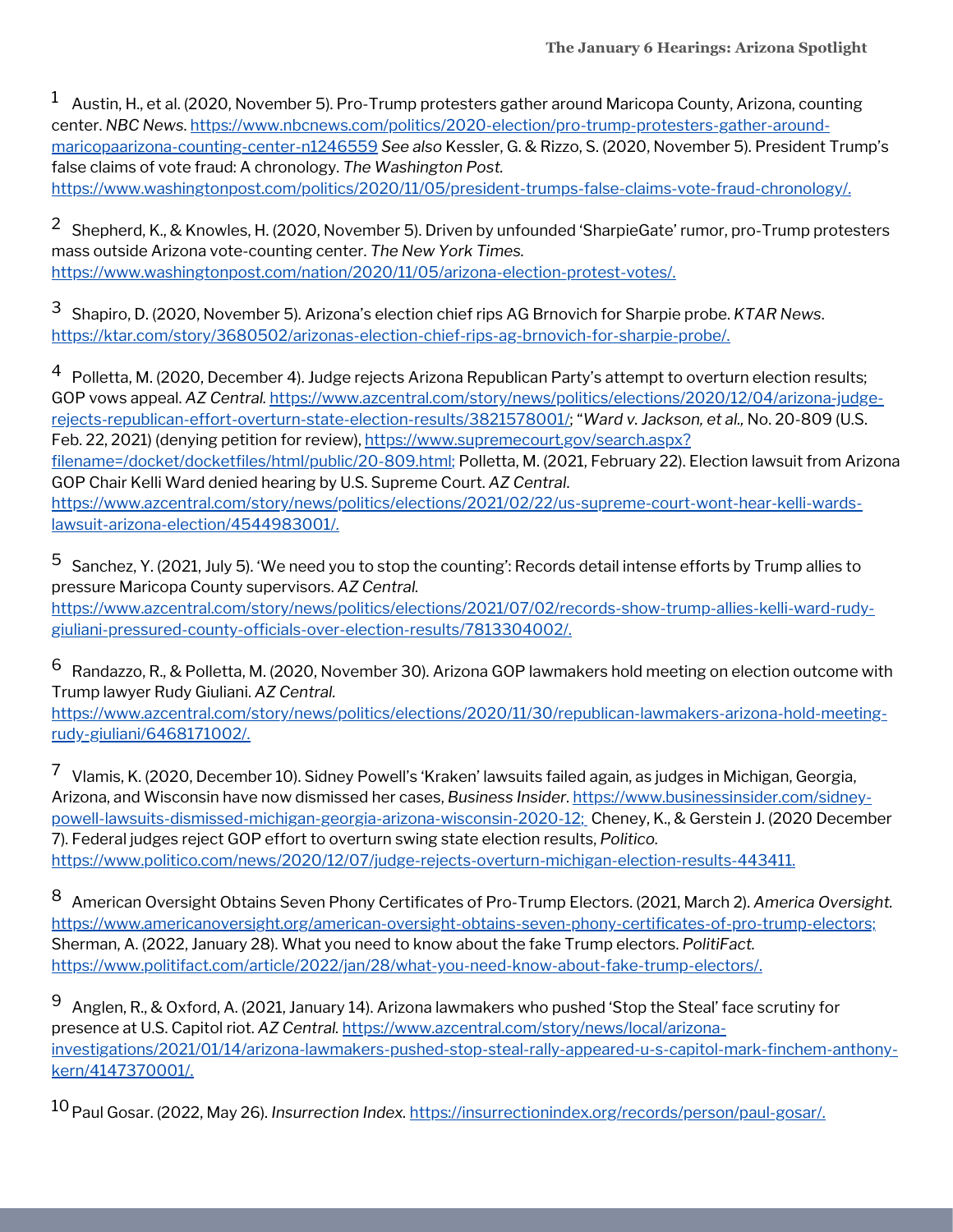$^{11}$  The Arizona legislators who signed the letter are: Rep. Nancy Barto, Rep. Brenda Barton, Rep. Shawnna Bolick, Senator Sonny Borrelli, Rep. John Fillmore, Rep. Mark Finchem, Senator David Gowan, Rep. Travis Grantham, Rep. Gail Griffin, Rep. Steve Kasier, Rep. Anthony Kern, Senator Steve Montenegro, Rep. Kevin Payne, Senator Warren Petersen, Rep. Kelly Townsend, and Rep. Justin Wilmeth. *See Letter to Vice President Michael R. Pence*, Wisconsin Examiner (Jan. 5, 2021), [https://wisconsinexaminer.com/wp-content/uploads/2021/01/Letter-to-Pence-](https://wisconsinexaminer.com/wp-content/uploads/2021/01/Letter-to-Pence-1.pdf)1.pdf.

*See note 11*; Timm, C. (2021, Jan. 5). Fact check: No, Pence can't overturn the election results. *NBC News.* 12 [https://www.nbcnews.com/politics/donald-trump/fact-check-no-pence-can-t-overturn-election-results-n1252869.](https://www.nbcnews.com/politics/donald-trump/fact-check-no-pence-can-t-overturn-election-results-n1252869)

<sup>13</sup> Eisler, P., et al. (2021, December 30). Anatomy of a death threat. *Reuters.* <u>https://graphics.reuters.com/USA-</u> [ELECTION/THREATS/mopanwmlkva/.](https://graphics.reuters.com/USA-ELECTION/THREATS/mopanwmlkva/)

 $^{14}$  Armus, T. (2021, January 13). A 'Stop the Steal' organizer, now banned by Twitter, said three GOP lawmakers helped plan his D.C. rally. *The Washington Post.* [https://www.washingtonpost.com/nation/2021/01/13/ali-alexander](https://www.washingtonpost.com/nation/2021/01/13/ali-alexander-capitol-biggs-gosar/;)capitol-biggs-gosar/; Walker, H. (2021, October 24). Jan. 6 Protest Organizers Say They Participated in 'Dozens' of Planning Meetings With Members of Congress and White House Staff. *Rolling Stone*. [https://www.rollingstone.com/politics/politics-news/exclusive-jan-6-organizers-met-congress-white-house-](https://www.rollingstone.com/politics/politics-news/exclusive-jan-6-organizers-met-congress-white-house-1245289/)1245289/.

 $^{15}$  Pitzl, M. (2021, September 13). Mark Finchem, election conspiracy promoter, gets Trump's endorsement for secretary of state. *AZ Central.* [https://www.azcentral.com/story/news/politics/elections/2021/09/13/trump](https://www.azcentral.com/story/news/politics/elections/2021/09/13/trump-endorses-mark-finchem-arizona-secretary-state-election/8322839002/)endorses-mark-finchem-arizona-secretary-state-election/8322839002/; Pilkington, E. (2022, February 21). 'This should terrify the nation': the Trump ally seeking to run Arizona's elections. *The Guardian.* <https://www.theguardian.com/us-news/2022/feb/21/mark-finchem-trump-arizona-elections-secretary-of-state>.

 $^{16}$  Armus, T. (2021, January 13). A 'Stop the Steal' organizer, now banned by Twitter, said three GOP lawmakers helped plan his D.C. rally. *The Washington Post.* [https://www.washingtonpost.com/nation/2021/01/13/ali-alexander-capitol](https://www.washingtonpost.com/nation/2021/01/13/ali-alexander-capitol-biggs-gosar/)biggs-gosar/ Walker, H. (2021, October 24). Jan. 6 Protest Organizers Say They Participated in 'Dozens' of Planning Meetings With Members of Congress and White House Staff. *Rolling Stone.* [https://www.rollingstone.com/politics/politics-news/exclusive-jan-6-organizers-met-congress-white-house-](https://www.rollingstone.com/politics/politics-news/exclusive-jan-6-organizers-met-congress-white-house-1245289/)1245289/.

17 Anthony Kern. (2022, May 26). *Insurrection Index*. <u>[https://insurrectionindex.org/records/person/anthony-kern/;](https://insurrectionindex.org/records/person/anthony-kern/)</u> Anglen, R. and Oxford, A. (2021, January 14). Arizona lawmakers who pushed 'Stop the Steal' face scrutiny for presence at U.S. Capitol riot. *Arizona Republic.* https://www.azcentral.com/story/news/local/arizona[investigations/2021/01/14/arizona-lawmakers-pushed-stop-steal-rally-appeared-u-s-capitol-mark-finchem-anthony](https://www.azcentral.com/story/news/local/arizona-investigations/2021/01/14/arizona-lawmakers-pushed-stop-steal-rally-appeared-u-s-capitol-mark-finchem-anthony-kern/4147370001/)kern/4147370001/.

Lerner, K. (2022, February 1). A look at Trump's 11 Arizona fake electors. *Pinal Central.* 18 [https://www.pinalcentral.com/politics/a-look-at-trump-s-11-arizona-fake-electors/article\\_8196845c-6a46-5b95](https://www.pinalcentral.com/politics/a-look-at-trump-s-11-arizona-fake-electors/article_8196845c-6a46-5b95-baca-82bb83391c98.html) baca-82bb83391c98.html; MacDonald-Evoy, J. (2021, May 5), Where was Anthony Kern on Jan. 6?. *Arizona Mirror.* [https://www.azmirror.com/2021/05/05/where-was-anthony-kern-on-jan-6/.](https://www.azmirror.com/2021/05/05/where-was-anthony-kern-on-jan-6/)

<sup>19</sup> Haas, K. (2021, April 30). Reporter forced from Senate audit for photographing ex-lawmaker, indiscernible ballot. *Arizona Capitol Times.* [https://azcapitoltimes.com/news/2021/04/30/reporter-forced-from-senate-audit-for](https://azcapitoltimes.com/news/2021/04/30/reporter-forced-from-senate-audit-for-photographing-ex-lawmaker-indiscernible-ballot/)photographing-ex-lawmaker-indiscernible-ballot/.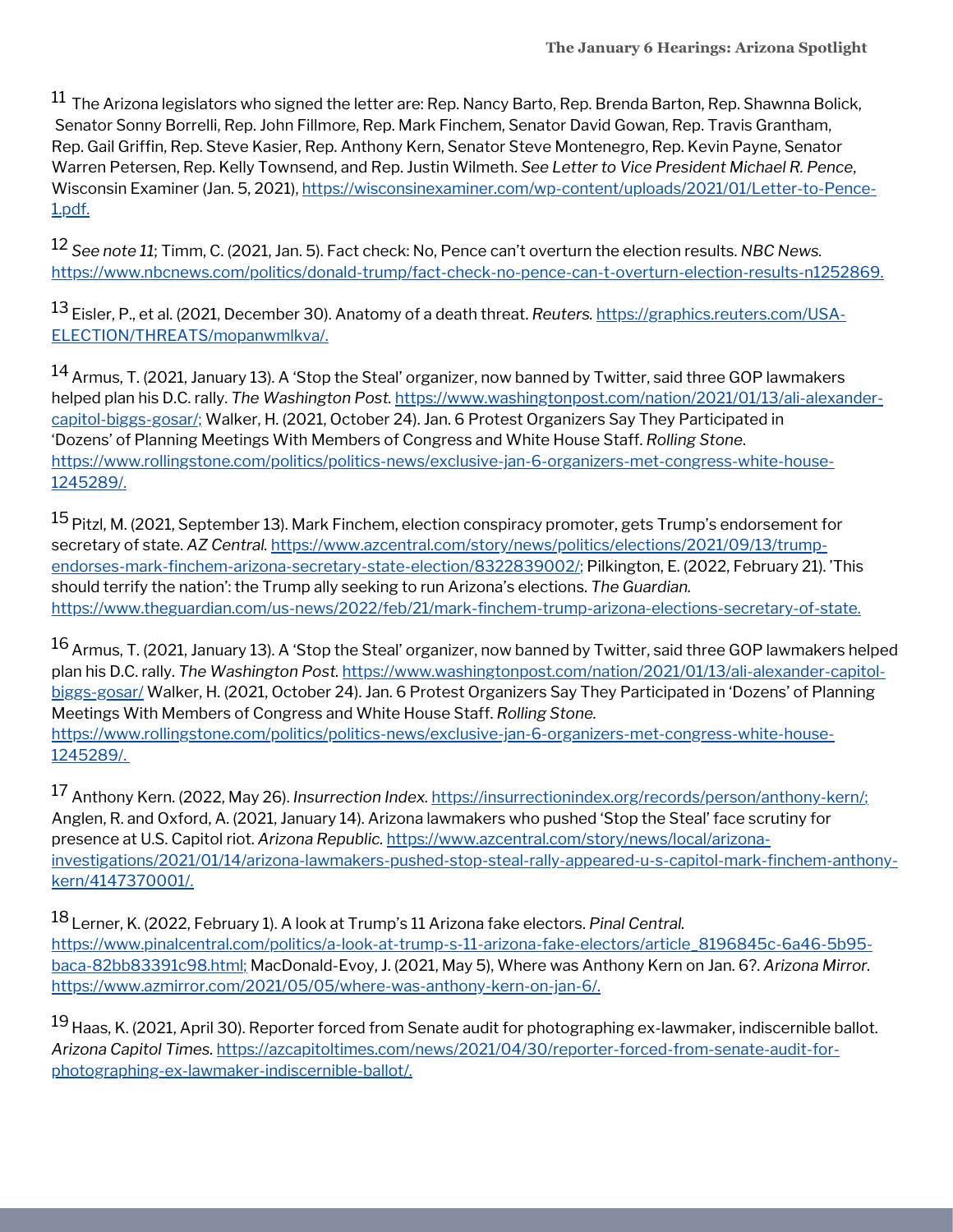<sup>20</sup> Ryman, A. (2022, March 24). A gladiator, an Olympian and a shaman: Here are people with ties to Arizona who face charges in Capitol riot. *AZ Central.* [https://www.azcentral.com/story/news/local/arizona/2022/01/06/jan-6](https://www.azcentral.com/story/news/local/arizona/2022/01/06/jan-6-capitol-riot-arizona-qanon-shaman-klete-keller/9082112002/) capitol-riot-arizona-qanon-shaman-klete-keller/9082112002/; NPR Staff. (2022, June 3). The Capitol siege: The cases behind the biggest criminal investigation in U.S. history. *NPR.* [https://www.npr.org/2021/02/09/965472049/the-capitol-siege-the-arrested-and-their-stories](https://www.npr.org/2021/02/09/965472049/the-capitol-siege-the-arrested-and-their-stories%20-%20database) - database.

 $^{21}$  American Oversight (2021, March 2). American Oversight Obtains Seven Phony Certificates of Pro-Trump Electors. [https://www.americanoversight.org/american-oversight-obtains-seven-phony-certificates-of-pro-trump](https://www.americanoversight.org/american-oversight-obtains-seven-phony-certificates-of-pro-trump-electors;)electors; Sherman, A. (2022, January 28). What you need to know about the fake Trump electors. *PolitiFact.* [https://www.politifact.com/article/2022/jan/28/what-you-need-know-about-fake-trump-electors/.](https://www.politifact.com/article/2022/jan/28/what-you-need-know-about-fake-trump-electors/)

Feuer, A., et al. (2022, March 25). Intensifying Inquiry Into Alternate Electors Focuses on Trump Lawyers. *The New* 22 *York Times.* [https://www.nytimes.com/2022/05/25/us/politics/pro-trump-lawyers-elector-scheme.html;](https://www.nytimes.com/2022/05/25/us/politics/pro-trump-lawyers-elector-scheme.html) Polantz., K., & Reid, P. (2022, March 25). DOJ probe of fake elector plot seeks information about Trump's top lawyers and advisers. *CNN*. [https://www.cnn.com/2022/05/25/politics/justice-department-fake-elector-plot-trump-lawyers](https://www.cnn.com/2022/05/25/politics/justice-department-fake-elector-plot-trump-lawyers-advisers/index.html)advisers/index.html; Boucher, D. (2022, January 19). Nessel: Fake GOP electors committed crimes, hopes feds prosecute 'conspiracy.' *Detroit Free Press.* [https://www.freep.com/story/news/politics/2022/01/18/nessel-gop](https://www.freep.com/story/news/politics/2022/01/18/nessel-gop-electors-crimes-lansing-michigan/6563387001/)electors-crimes-lansing-michigan/6563387001/.

 $^{23}$  Rueles, R. (2022, January 28). 2 Arizona Republicans who falsely claimed to be electors subpoenaed by Congress. *Arizona Republic.* [https://www.azcentral.com/story/news/politics/arizona/2022/01/28/fake-arizona](https://www.azcentral.com/story/news/politics/arizona/2022/01/28/fake-arizona-trump-electors-subpoenaed-by-congress/9258968002/)trump-electors-subpoenaed-by-congress/9258968002/.

Duda, J. (2020, December 24). Hobbs asks AG to investigate fake electors for using state seal. *AZ Mirror.* 24 [https://www.azmirror.com/blog/hobbs-asks-ag-to-investigate-fake-electors-for-using-state-seal/.](https://www.azmirror.com/blog/hobbs-asks-ag-to-investigate-fake-electors-for-using-state-seal/)

*See note 21*; Lerner, K. (2022, February 2). Trump's fake electors: Here's the full list. *Wisconsin Examiner.* 25 <https://wisconsinexaminer.com/2022/02/02/trumps-fake-electors-heres-the-full-list/>.

<sup>26</sup> Chambers, B., & Wallace, D. (2021, July 25). Former President Donald Trump speaks at Turning Point Action event in Phoenix [Photographs]. *AZ Central.* https://www.azcentral.com/picture[gallery/news/politics/arizona/2021/07/24/former-president-donald-trump-speaks-turning-point-action-event](https://www.azcentral.com/picture-gallery/news/politics/arizona/2021/07/24/former-president-donald-trump-speaks-turning-point-action-event-phoenix/8082208002/)phoenix/8082208002/.

<sup>27</sup> Arizona Republican Party Political Rally, Introductory Speakers (2022, January 15). *C-SPAN*. <u>https://www.c-</u> [span.org/video/?517043-101/arizona-republican-party-political-rally-introductory-speakers.](https://www.c-span.org/video/?517043-101/arizona-republican-party-political-rally-introductory-speakers)

<sup>28</sup> Schonfeld, Z. (2022, June 7). Here's a list of the people who have been subpoenaed by the Jan. 6 committee. The *Hill.* [https://thehill.com/news/house/3514712-heres-a-list-of-the-people-who-have-been-subpoenaed-by-the-jan-6](https://thehill.com/news/house/3514712-heres-a-list-of-the-people-who-have-been-subpoenaed-by-the-jan-6-committee/) committee/.

Andy Biggs. (2022, June 10). *Insurrection Index.* <https://insurrectionindex.org/records/person/andy-biggs/>. 29

House, B. (2022, May 29). GOP's Biggs Says Jan. 6 Committee Exceeds Authority in Subpoena. *Bloomberg.* 30[https://www.bloomberg.com/news/articles/2022-05-29/gop-s-biggs-says-jan-6-committee-exceeds-authority-in](https://www.bloomberg.com/news/articles/2022-05-29/gop-s-biggs-says-jan-6-committee-exceeds-authority-in-subpoena)subpoena.